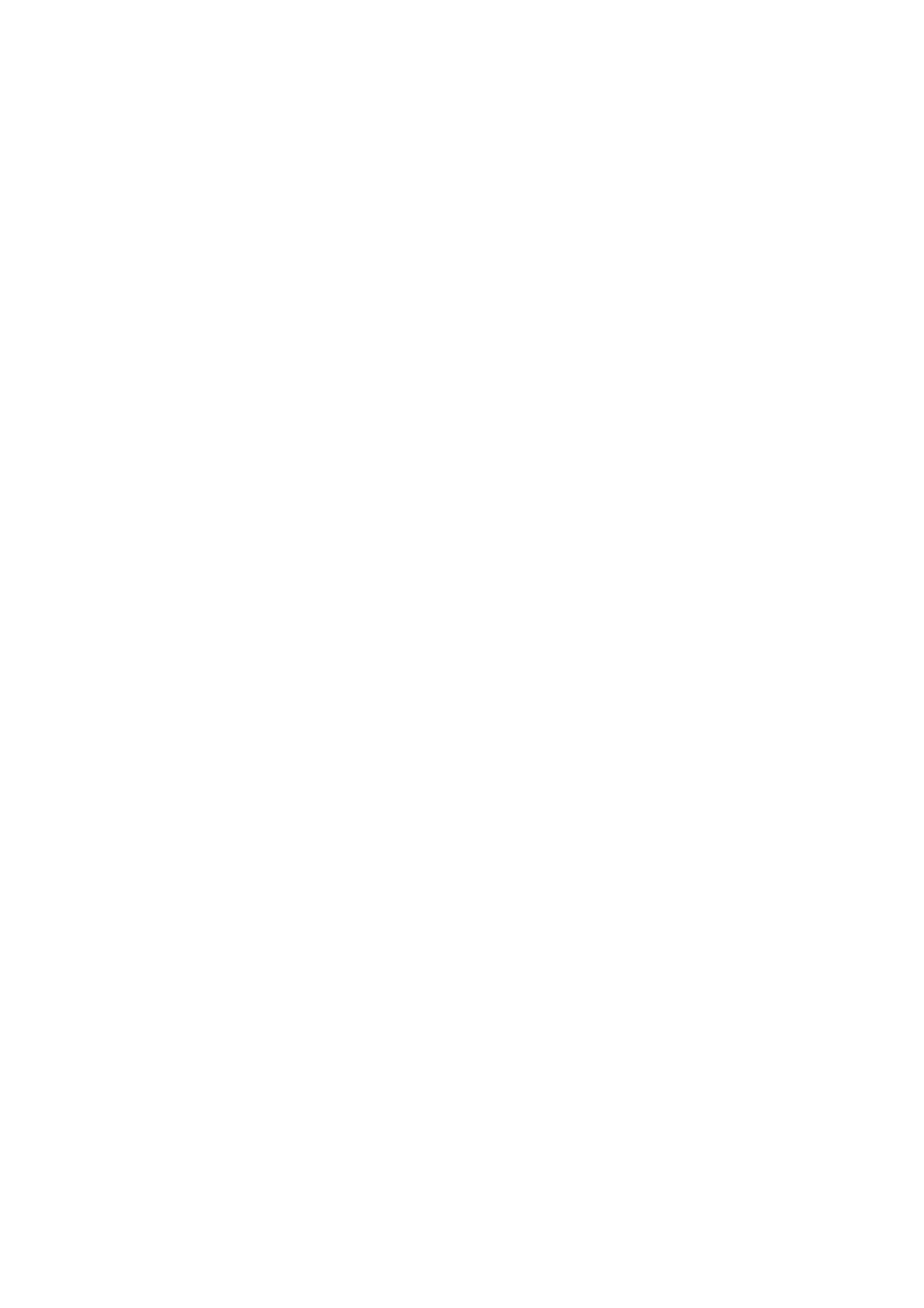# **1. Introduction**

### **1.1 The Public Interest Advocacy Centre**

The Public Interest Advocacy Centre (PIAC) is an independent, non-profit law and policy organisation that works for a fair, just and democratic society, empowering citizens, consumers and communities by taking strategic action on public interest issues.

PIAC identifies public interest issues and, where possible and appropriate, works co-operatively with other organisations to advocate for individuals and groups affected. PIAC seeks to:

- expose and redress unjust or unsafe practices, deficient laws or policies;
- promote accountable, transparent and responsive government;
- encourage, influence and inform public debate on issues affecting legal and democratic rights;
- promote the development of law that reflects the public interest;
- develop and assist community organisations with a public interest focus to pursue the interests of the communities they represent;
- develop models to respond to unmet legal need; and
- maintain an effective and sustainable organisation.

Established in July 1982 as an initiative of the Law Foundation of New South Wales, with support from the NSW Legal Aid Commission, PIAC was the first, and remains the only broadly based public interest legal centre in Australia. Financial support for PIAC comes primarily from the NSW Public Purpose Fund and the Commonwealth and State Community Legal Services Program. PIAC also receives funding from the NSW Government Department of Water and Energy for its work on utilities, and from Allens Arthur Robinson for its Indigenous Justice Program. PIAC also generates income from project and case grants, seminars, consultancy fees, donations and recovery of costs in legal actions.

#### **1.2 PIAC's work on Penal Reform**

PIAC has a long history of involvement with penal reform. In more recent years, PIAC has represented at Coronial Inquests the families of several prisoners who died in custody. PIAC was significantly involved in the consultations that lead firstly to the Hon Greg James QC's Review of the Forensic Provisions of the Mental Health Act 1990 and the consequent amendments to the Mental Health (Criminal Procedure) Act 1990 (NSW) passed by the NSW Parliament in 2008.

PIAC has convened a network on Mental Health and Prisons, is involved with a range of community organisations working with prisoners and former prisoners and is represented on the Department of Corrective Services' Women's Advisory Council.

## **2. The Terms of Reference of the Inquiry**

PIAC welcomes the opportunity to make this submission to the NSW Legislative Council's General Purpose Standing Committee's Inquiry into the Privatisation of Prisons and Prison-related Services.

The terms of reference of the Inquiry covers a broad range of areas that are affected by the privatisation of prisons and prison-related services. Arguments about the issue of privatisation of prisons also cover a broad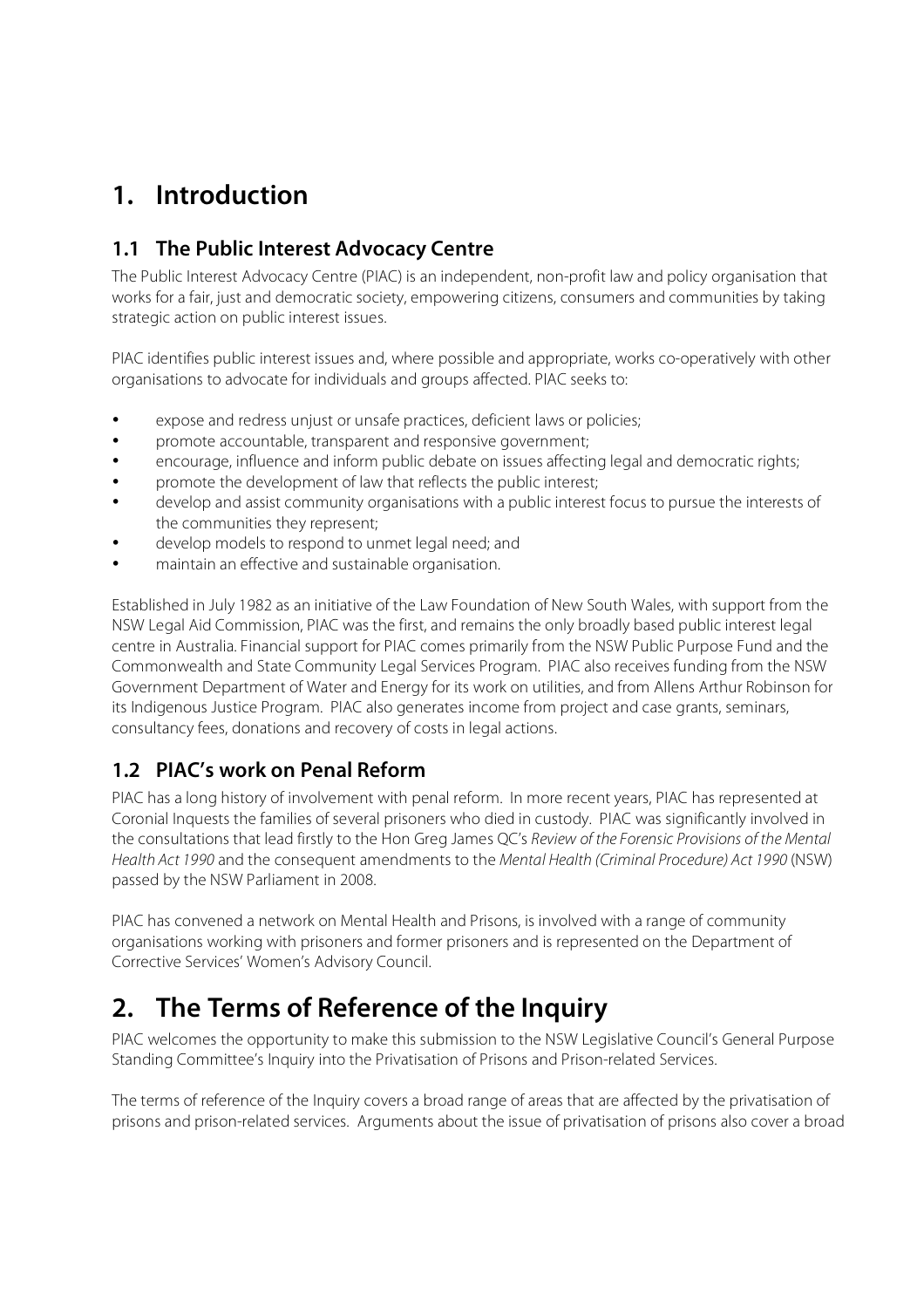range, spanning debates about human rights, criminology, economics, and accounting issues. No doubt all these areas will be covered by the Inquiry and submissions to it.

The terms of reference particularly refer to comparative economic costs of operating public and private facilities. PIAC believes that there are other equally or more important considerations or 'costs' that all governments must consider before the decision is made to privatise corrective services. PIAC has particular concerns about a range of public interest matters that go beyond purely economic arguments about shortterm comparative economic costs.

# **3. Principles for a Just and Fair Prison System**

PIAC believes that there are certain public interest principles that should underpin the modern state's policies regarding prisons and imprisonment. These principles are set out below.

PIAC also notes there other organisations and stakeholders will raise concerns that PIAC does not seek to address in detail in this submission. For example, the relevant trade unions will raise concerns about the effect of privatised prisons on the wages and conditions of the existing prison workforce. Others will no doubt be concerned about the economic efficiency of the prison system itself. These concerns are reflected in the terms of reference, such as the mention of issues such as public safety and rates of escape, the incidences of assault, and the effectiveness of private security guards.

PIAC acknowledges the role that corrective services plays in the criminal justice system. PIAC certainly has many concerns about the existing policies regarding corrective services in NSW, and will continue to campaign for greater use of alternatives to imprisonment. PIAC continues to be concerned about the number of NSW prison inmates who have been diagnosed with a mental illness. PIAC is also acutely concerned with the over-representation of Indigenous Australians in all prisons and the increase in imprisonment of Aboriginal Women in NSW.

Because of these broader concerns, PIAC submits that there are certain public interest principles that should underline corrections policy. It is PIAC's fear of a diminution of these principles under privatisation that is the major focus of this submission, not the total question of efficacy of privatisation per se.

PIAC's focus on these principles does not mean that PIAC does not believe that arguments about whether private prisons are more efficient in providing appropriate external and internal security, fewer or more assaults on prison officers and health workers, and the wages and conditions of these workers, are not issues of public importance. The focus of the submission simply reflects PIAC's core interest in redressing disadvantage and ensuring open and transparent government.

The principles set out below, and the concerns that come out of these principles, are based on the experience of PIAC's previous and continuing work, focussing on disadvantaged groups in the community. PIAC makes no apology on seeing the inmates of prisons (including forensic patients) themselves as a disadvantaged group in society. When our prisons are clearly disproportionately populated with members of groups that in our society are already disadvantaged such as Indigenous Australians, the homeless and the mentally ill, then any significant change in prison policy must be carefully considered in light of the precautionary principle. The increasing trend towards privatisation of corrective services in western democracies, reflected in recent NSW budgetary and policy decisions, is such a significant change. Two new privatised prisons in NSW proposed in the November 2008 NSW Mini-budget would significantly change the private/public balance in NSW corrections.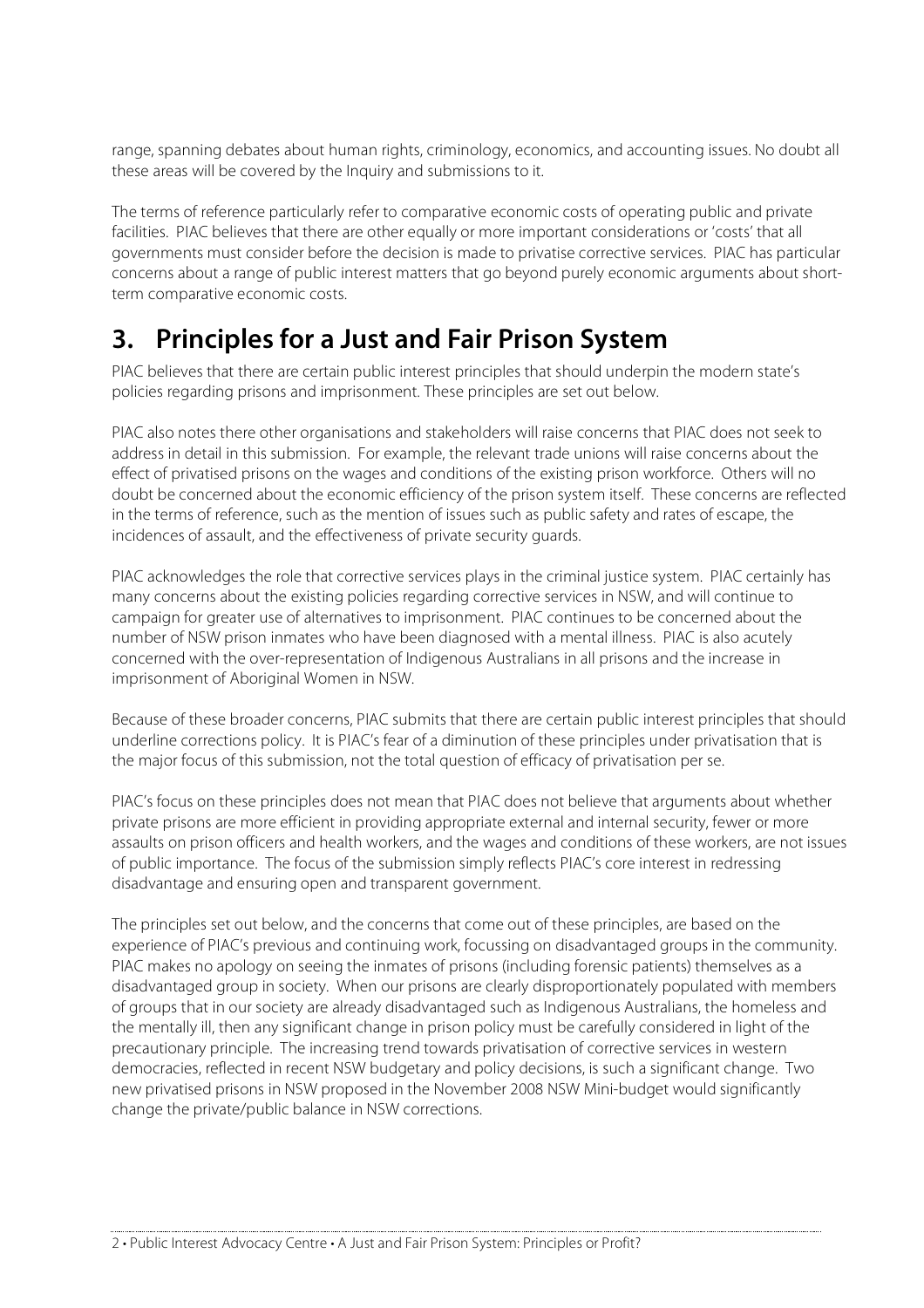The public interest principles that should guide policy and program development in relation to corrective services are:

- substantive equality in the corrective services system;
- the promotion, protection and fulfilment of human rights;
- equitable standards of health care;
- rehabilitation; and
- public accountability.

These are discussed in brief below and then examined in detail in the following sections of this submission.

PIAC has concerns regarding the impact of further privatisation and outsourcing of prison functioning (as well as related services) in NSW on all these areas.

These concerns derive from the following three perspectives:

- The experience in NSW from the already privatised prison in Junee.
- The experience in other Australian states and territories where various aspects of corrective services have been privatised and outsourced. This includes the private involvement in the management and running of Commonwealth immigration detention centres.
- Overseas experience, especially from the United States of America, where it can be truly said that corrections is a large private industrial complex.

#### **3.1 Equality**

A prison system, whilst it has objectives of deterrence, rehabilitation and perhaps even punishment, should at the same time not discriminate against members of vulnerable groups in society such as people who are mentally ill, people who have an intellectual disability and Aboriginal and Torres Strait Islander people. Policies should be developed within corrections to counter disadvantage, both in terms of inmates' lives within the prison system, and in the rehabilitation process.

Because women are a much smaller population within prisons in western societies compared to the population of male inmates, there is a greater cost per capita of delivering the same or equivalent targeted programs. This means that to ensure equity for women in accessing appropriate programs, governments need to allocate greater per capita funding.

#### **3.2 Human Rights**

Prisons and prison administrators should conform fully to Australia's human rights obligations. Not only do these obligations refer specifically to the rights of prisoners; but also to the fact that the deprivation under law of a person's does not absolve the state from protecting prisoners from any other human rights violations.

#### **3.3 Standards of Health Care**

People who are in the prison system deserve the same standard of health care, including treatment for mental illness, as those in the community. Physical deprivation leading to poor health outcomes and/or health standards for prisoners that are inferior to those enjoyed by the general population are not justifiable in the name of security or as forms of punishment.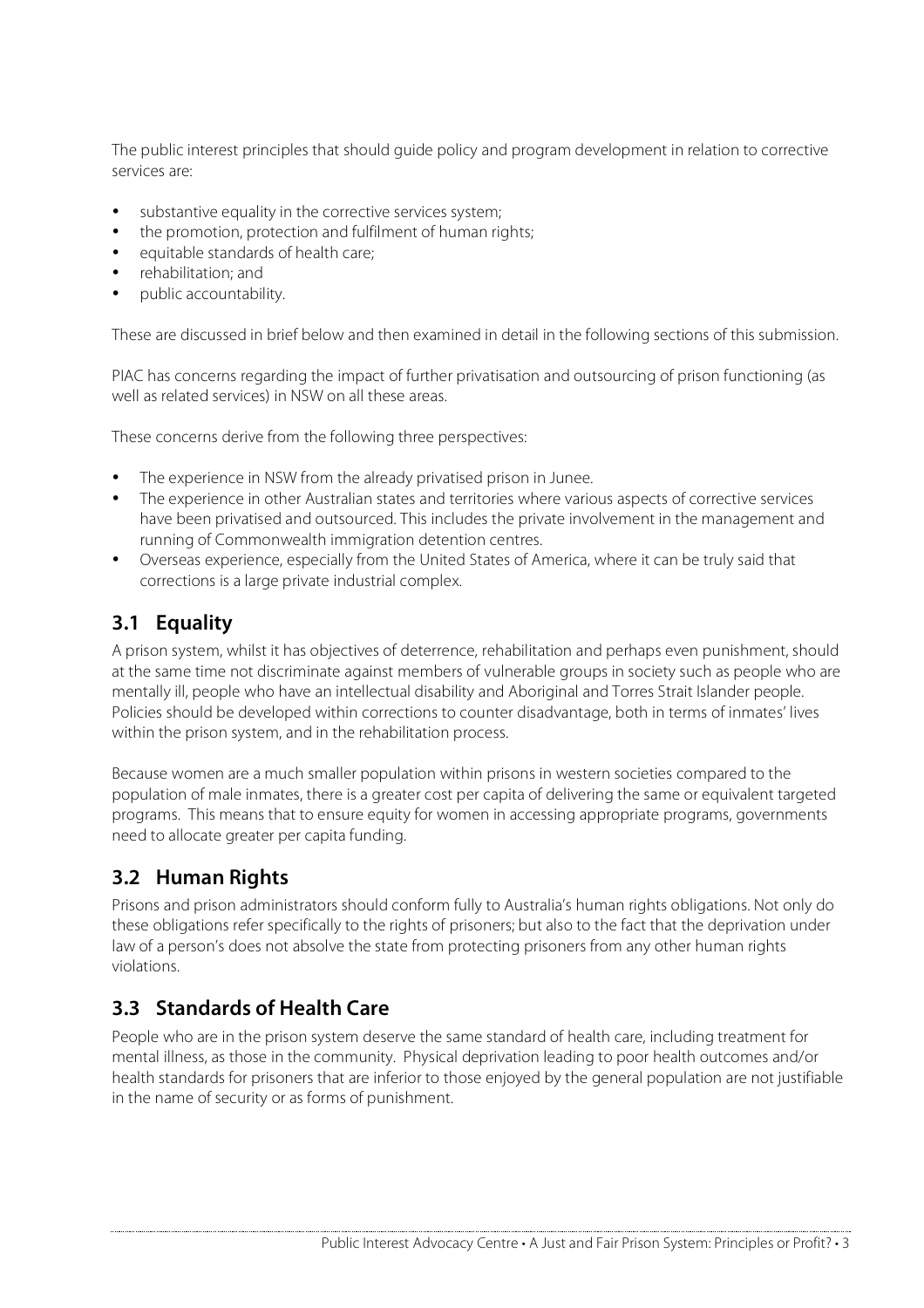## **3.4 Rehabilitation**

Rehabilitation should always remain a major, if not the only, objective of prison policy.

Rehabilitation requires adequate provision of counselling, psychological and psychiatric services; education and training services for those who seek them; and health services to the standard found in the general community.

### **3.5 Accountability**

Corrections, like all aspects of the criminal justice system, should at all times remain accountable to the community. This means accountability for the treatment of individual inmates, as well as accountability for financial management, relations with employees and the effectiveness of correctives services measured against stated goals. Lack of accountability inevitably leads to corruption and other abuses.

## **4. Discrimination and the treatment of disadvantaged groups**

It is not a surprise that the prison population in western industrialised countries has an over representation from marginalised groups within those countries. The reason that in Australia the Indigenous population has for decades been vastly over represented in prison populations cannot be simply attributed to bias within the criminal justice system or the failure of Australian prisons to rehabilitate or effectively deter reoffenders. The reasons are far deeper seated than this.

Neither are the prisons directly responsible for the prevalence of mental illness in society. There are multiple factors that lead those with mental illness being imprisoned. It is of no surprise that the behaviour of people who are diagnosed with mental illness often comes to the attention of the police and other lawenforcement bodies.

It is the government that controls the criminal justice system, sets maximum penalties for offences, legislates for and funds alternatives to prison and the treatment of the mentally ill, and it is the courts that sentence convicted persons.

However, this does not mean that administrators of prisons and the governments that operate them should not be aware of the disadvantages faced by people who are homeless and/or Indigenous and/or mentally ill. They should not adopt practices and policies that perpetuate existing discrimination. If an aim of the prison system is rehabilitation, then decision makers and administrators should be adopting nondiscriminatory policies that assist and encourage otherwise marginalised people not only to not re-offend, but to also be able to lead a valued and contributing life in the community after release from prison.

PIAC notes that the Department of Corrective Services (DCS) provides a range of programs for inmates and recently released inmates targeted at disadvantaged groups. Reviewing the DCS Annual Report of 2007- 2008, PIAC notes that, for example, DCS provides a residential program for female inmates who have mental health as well as substance abuse problems. PIAC notes that there are special educational programs for inmates with intellectual disability to enhance these inmates' chances of obtaining meaningful post-release employment. DCS participates in the NSW Government initiated Two Ways Together project, providing internal programs and funding of Indigenous organisations, targeted to assist the rehabilitation and wellbeing of Aboriginal and Torres Strait Islander inmates.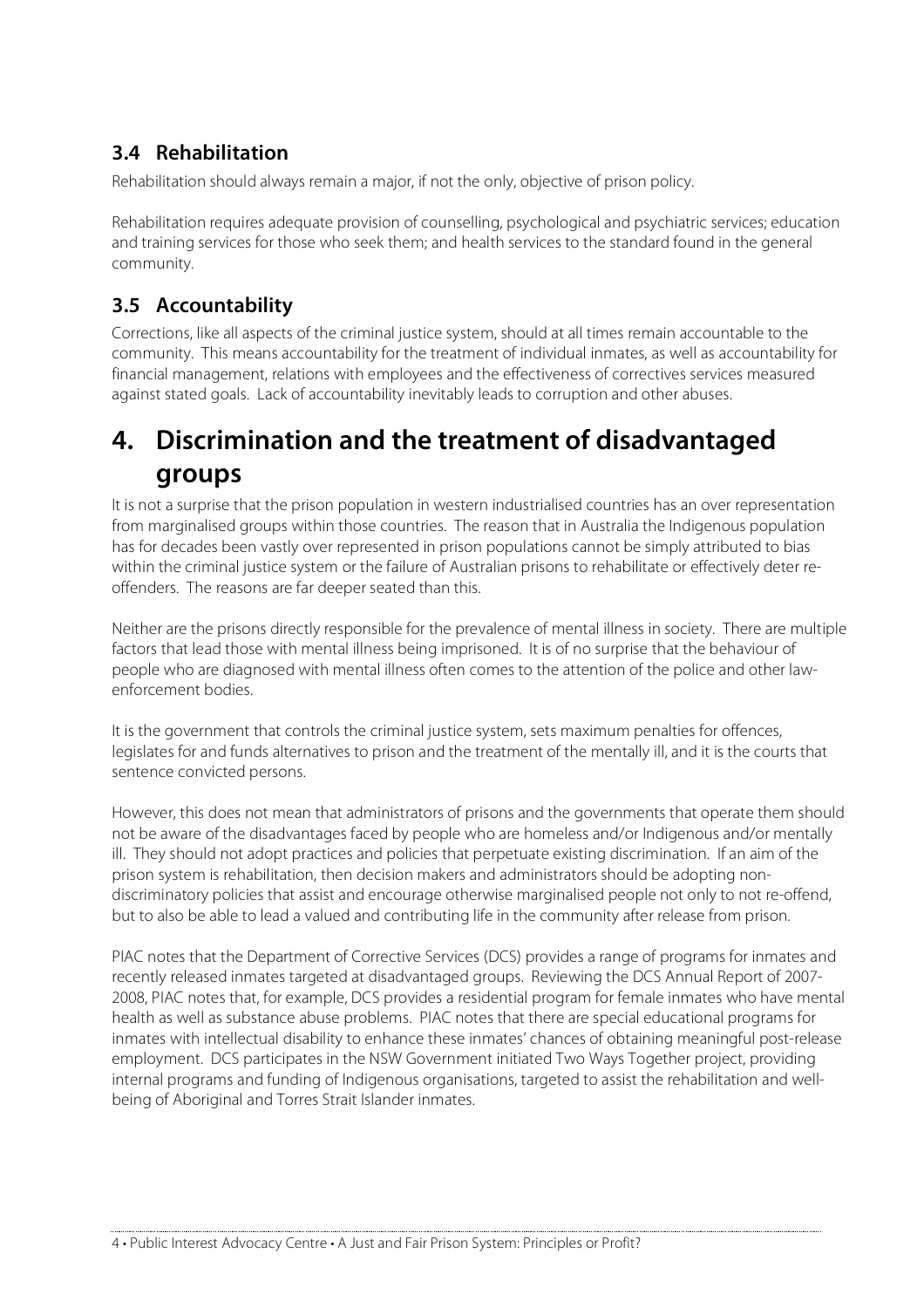PIAC also notes that there are also specific programs at Junee Correctional Centre that are focused on Aboriginal inmates and that these programmes have connections with local Indigenous organisations and individuals.

PIAC is concerned the focus on these targeted programs and policies aimed at disadvantaged members of society may be seen in the short term as an extra cost, rather than as a long-term benefit.

In the long term these programs, even if only partially successful in achieving their aims, save society in terms of future financial benefit to the state through reduced recidivism as well as reductions in welfare and unemployment benefits. These long-term savings from rehabilitation programs and programs targeted to particular disadvantaged groups are harder to quantify than the short-term gains from less expensive, universal and non-targeted services and policies that focus on security rather than rehabilitation. Apart from long-term financial benefits, if we achieve a fairer and more just society, the long-term benefits to the community through assisting people with mental illness who are homeless, or are Aboriginal and Torres Strait Islanders, to find a more meaningful future cannot be quantified in money terms.

PIAC has increased concerns when the corporations in charge of privatised corrective services are making the decisions about expenditure in prisons. Despite arguments that public interest objectives can be preserved in the contractual obligations of private prison operators, the fact is that, even with such contractual obligations to the state, any private corporation still owes a legal obligation to its shareholders.

In this situation, the long-term benefits of targeted programs and general rehabilitation programs do not flow to shareholders but to the state and ultimately the well being of all citizens. As has often been pointed out, it is to the financial benefit of private corrections operators to have greater recidivism not less. It is also to their financial benefit to have a continuation of the existing sources of supply of prisoners. Put bluntly, if the existing rate of incarceration of Indigenous people in Australia was the same as the general population, then several prisons in each state would have to close. This would not be in the financial interest of the shareholders in a private prison industry. If those shareholders were overseas individuals or institutions, then any long-term benefits of targeted programs flowing to the general Australian community would not have any direct beneficial effect on those institutions or individuals.

PIAC is not convinced, on the basis of the experience in NSW and in other Australian and overseas jurisdictions, that the terms of the contractual obligations of private prison providers overcome this problem.

#### **4.1 Effect of Privatisation of Prisons on Homeless people**

In 2003, following an extensive consultation process, the Homeless Persons' Legal Service (HPLS) was established by PIAC and the Public Interest Law Clearing House (PILCH). HPLS is funded by the NSW Public Purpose Fund through the support of the NSW Attorney General. HPLS provides free legal advice and ongoing legal representation to people who are homeless or at risk of homelessness.

There are considerable links between released prisoners, homelessness and recidivism. Recent studies have indicated that over 38% of prisoners across Australia were re-imprisoned within two years of their release<sup>1</sup>, and that 60% of the current prisoner population have been in prison on at least one other occasion in their

Report on Government Services 2005 (2006) Productivity Commission <http://www.pc.gov.au/gsp/reports/rogs/2005/> at 26 February 2009.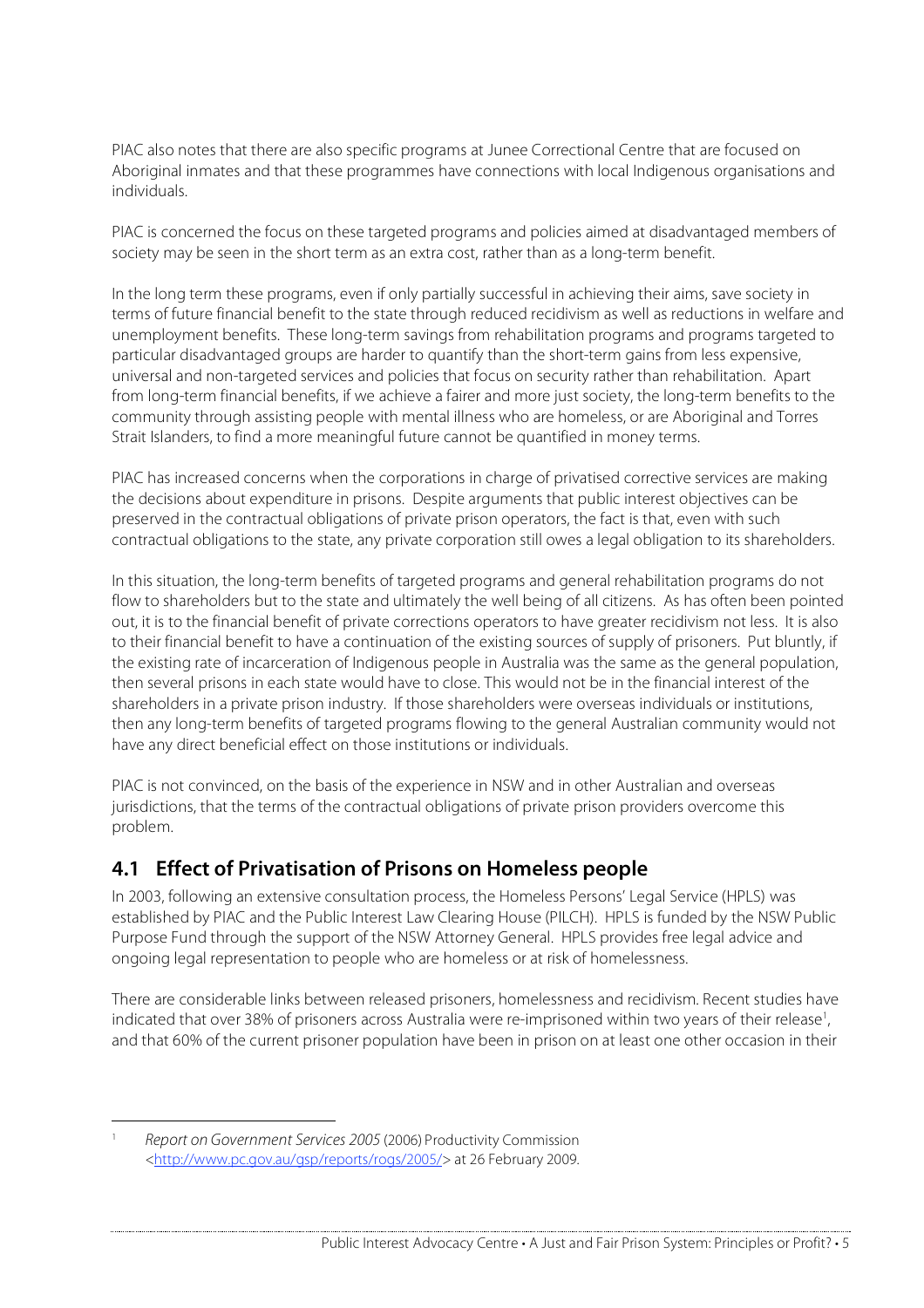lifetime.<sup>2</sup> A study conducted by Dr Eileen Baldry, an academic at the University of New South Wales, tracing the experiences of people exiting prison revealed that 50% of prisoners are homeless within nine months of their release from prison.<sup>3</sup>

In preparation for its submission to the Federal Government's Green Paper on Homelessness, Which Way Home?, the Homeless Persons' Legal Service (HPLS) spoke with over 200 people that were currently or had previously experienced homelessness. A consistent theme emerging from these discussions was the need for greater planning for and allocation of resources to individuals being released from prison. One person to whom the Homeless Person's Legal Service (HPLS) spoke told of the need to 'assess the reasons why people have offended and address these issues'; another said, 'the government needs to consider rehabilitation'.

The need for greater government involvement in the post-release process was subsequently recognised in the Australian Government's White Paper on Homelessness, The Road Home; A National Approach to Reducing Homelessness. Under the National Partnership on Homelessness that was detailed in the White Paper, Federal, state and territory governments have agreed to implement a policy of 'no exits into homelessness' from statutory, custodial care and hospital, mental health and drug and alcohol services for those at risk of homelessness. The NSW Government's commitment in this area has also been reflected in the drafts of the NSW Homelessness Action Plan. The latest draft Action Plan prioritises the development of discharge plans at point of entry for all clients exiting statutory care and correctional facilities and the provision of training to corrections staff to ensure such plans are effectively implemented.

PIAC is greatly concerned that the commitments the NSW Government has made under the National Partnership of Homelessness and the NSW Homelessness Action Plan could be undermined by the privatisation of more prisons in NSW.

The NSW Homelessness Action Plan requires correctional staff to be trained in post-release action plans. PIAC is concerned that staff at private facilities will not be adequately trained in the development of the plans and that there will be no effective way of monitoring the compliance with the commitments in the NSW Homelessness Action Plan in privatised prisons. Unless specific funding is provided to the private operators to implement the Action Plan, it will almost certainly not be fully implemented or corners will be cut to save costs.

PIAC believes it would be a tragedy if the opportunity we now have, given the national focus on combating homelessness (and the extra resources that come with this focus), to break the cycle of homelessness and recidivism in NSW, were to be derailed by increased privatisation of corrections.

#### **4.2 Discrimination Against Women**

Women continue to represent a significantly smaller prison population than men when compared to the general population in all prisons in western societies. However, Indigenous women remain vastly overrepresented as against the general female population in or out of prison. This overrepresentation is also found in relation to women with mental illness.

<sup>&</sup>lt;sup>2</sup> Eileen Baldry et al, 'Ex-Prisoners, homelessness and the state in Australia' (2006) 39(1) Australian and New Zealand Journal of Criminology 20.

<sup>3</sup> Eileen Baldry, 'Prison boom will prove a social bust', Sydney Morning Herald (Sydney) 18 January 2005, <http://www.smh.com.au/news/Opinion/Prison-boom-will-prove-a-socialbust/2005/01/17/1105810839489.html> at 26 February 2009.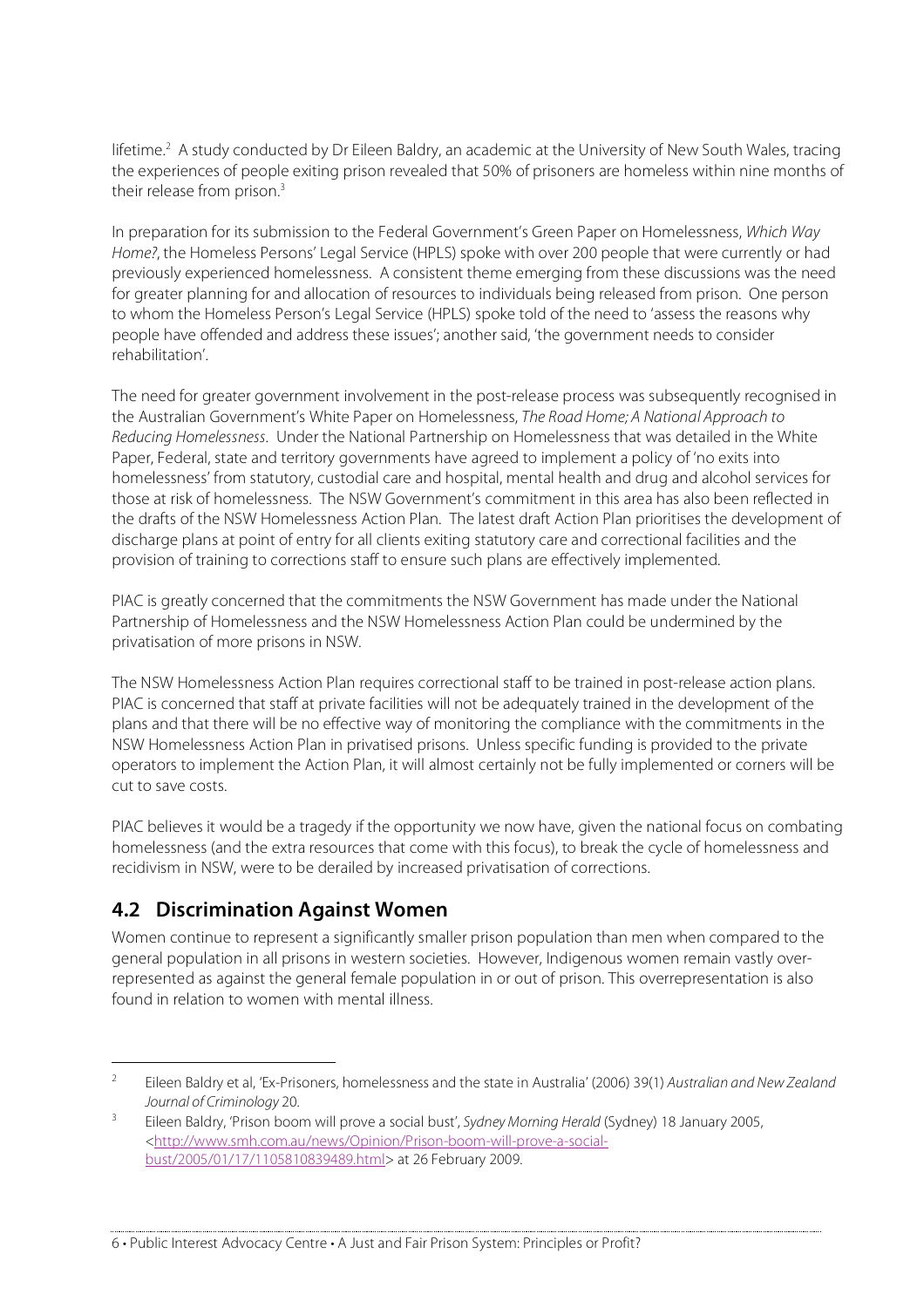As a result of several factors, including simple economies of scale, it costs more to keep a woman prisoner incarcerated than a male prisoner.

Women with special needs then become an even more expensive proposition. Prisoners with high care needs require a greater ratio of staff to inmates and require more costly specialist care and services. For example, the needs of children who remain with their mothers in prison cannot be neglected and add to the cost per capita of imprisoning women.

Again, PIAC is concerned that the profit motive of a privatised corrections company may override public interest concerns and the special needs of women prisoners.

The Inquiry should note that the one prison facility in Australia that has reverted to public administration is the Deer Park Women's Prison in Victoria in October 2000. During the year Deer Park Women's Prison was administered by a private company, the Victorian Government issued three default notices, including one for security lapses. Prisoners also experienced 75 lockdowns as a result of staff shortages. In maximising its financial return, the company was reported to have accepted an increase in inmates leading to overcrowding, eliminated programs and health services and reduced staff training.4

PIAC has particular concerns regarding women's health costs in prisons. In relation to health care, the model and cost structure for male prisons such as Junee (with an outsourced health service) are particularly inappropriate for a women's prison. In 2008, the Las Vegas Women's Prison operated by a commercial company was taken over by the Nevada Department of Corrections. The Las Vegas Review Journal reported that this was due to health care concerns.<sup>5</sup> The company had reported, as early as 2004, an estimated loss of \$1 million in operating the women's prison due to medical costs.

It seems that operating a woman's prison without the cutting of services may not be profitable for the private sector.

# **5. Human Rights**

Dr Bill Jonas AM, the (then) Aboriginal and Torres Strait Islander Social Justice Commissioner said in 2000:

Privatisation does not necessarily pose a human rights risk. However, it is essential to recognise that governments—and ultimately the Federal Government—remain responsible for the humane detention of prisoners in privately-run prisons. Contracting out their containment and care cannot absolve governments from their ultimate responsibility for ensuring and protecting the human rights of prisoners.6

The protection of the rights of prisoners is found at different levels in international human rights law.

Article 10 of the International Covenant on Civil and Political Rights (ICCPR)<sup>7</sup> states that:

<sup>4</sup> ABC, 'Interview with The Hon Andre Haermeyer, Victorian Corrections Minister', 7.30 Report, 3 October 2000.

Private prison proposal (2009) Las Vegas Review Journal <http://www.lvrj.com/opinion/37406534.html> at 2 March 2009.

<sup>6</sup> Dr William Jonas, 'Citizens Inside' (Keynote paper presented at the Human Rights and Equal Opportunity Commission's Prisoners as Citizens Workshop, Sydney, 27 November 2000) 1.

<sup>7</sup> Australia is a State Party to the International Covenant on Civil and Political Rights having ratified it on 13 August 1980.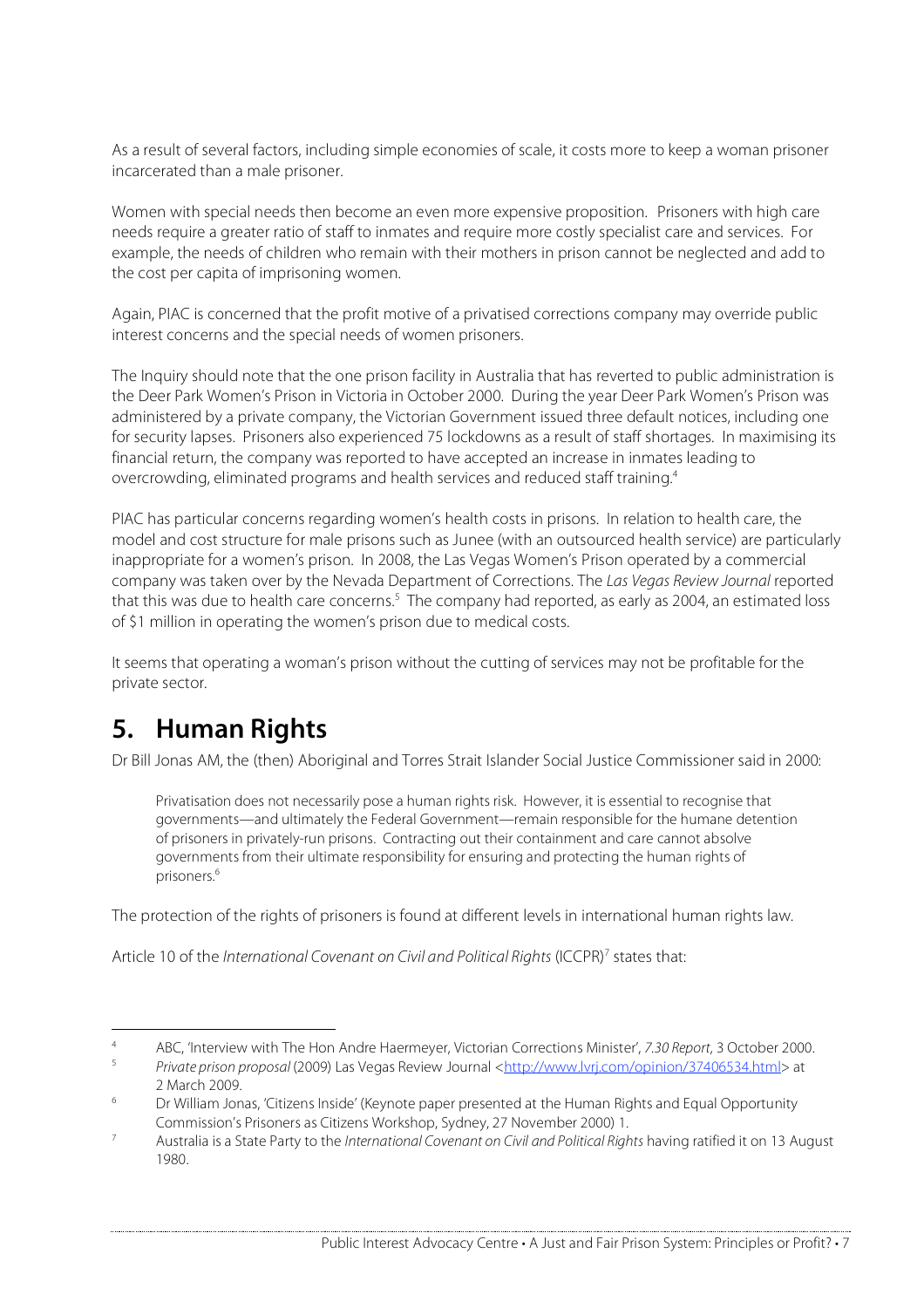All persons deprived of their liberty shall be treated with humanity and with respect for the inherent dignity of the human person.

The UN has also adopted a Body of Principles for the Protection of all Persons Under any Form of Detention or Imprisonment.8

Another significant international standard is the UN Standard Minimum Rules for the Treatment of Prisoners (Standard Minimum Rules).<sup>9</sup> These rules, though they are not legally binding in Australian domestic law, provide international best-practice guidelines for compliance by nation states with international human rights law. The Standard Minimum Rules are intended to be relied upon to interpret and apply Article 10 of the ICCPR.

Australia has produced the Standard quidelines for corrections in Australia<sup>10</sup> (the Standard Guidelines) based on the UN Standard Minimum Rules. These were first adopted in 1996 and modified in 2004.

These guidelines are not currently intended to be to an enforceable document setting out rights and obligations. The guidelines are said to represent a statement of national intent, around which each Australian state and territory jurisdiction must continue to develop its own range of relevant legislative, policy and performance standards.

PIAC submits that in an environment of increased privatisation of corrective services, these Standard Guidelines should become enforceable statements of rights, either as part of a broader national human rights framework or as part of state and territory corrections legislation.

The NSW Government should promote, protect and fulfil, consistent with Australia's international human rights obligations and preferably through legislative change, the rights of prisoners. PIAC's preferred model for ensuring compliance by corporations, individuals, organisations and government, is a Charter of Human Rights. PIAC notes that the Charter of Human Rights and Responsibilities Act 2006 (Vic) specifically mentions the rights of prisoners. Section 47 of the Corrections Act 1986 (Vic) also sets out 15 basic rights of prisoners in that state.

New Zealand's Penal Institutions Act 1954 requires both private and public prison operators to comply with the UN Standard Minimum Rules as well as the New Zealand Bill of Rights Act 1990.

If the NSW Government does not choose to enact legislative protection of human rights, and at the same time goes ahead and considerably increases the number of prisoners in NSW in private prisons, then PIAC strongly urges the Government to amend the Crimes (Administration of Sentences) Act 1999 (NSW) to include the principles set out in the Standard Guidelines as an enforceable schedule to the Act, applying to both public and private prisons.

There needs to be an enforceable legislative commitment from Government to counter any claim that the privatisation of prisons is a vehicle for Government to avoid its human rights obligations to those citizens

<sup>8</sup> GA Res 43/173, UN GAOR, 43<sup>rd</sup> sess, 76<sup>th</sup> plen mtg, UN Doc A/RES/43/173 (1988).

First UN Congress on the Prevention of Crime and Treatment of Offenders, UN ESCOR, 24<sup>th</sup> sess, UN Doc E/3048, 663 C (1957) and UN ESCOR, 63rd sess, UN Doc E/5988, 2076 (1977).

<sup>10</sup> Conference of Correctional Administrators, Standard guidelines for corrections in Australia (1996) <http://www.aic.gov.au/research/corrections/standards/aust-stand\_1996.html> and Corrective Services Ministers' Conference; Conference of Correctional Administrators, Standard guidelines for corrections in Australia (2004) <http://www.aic.gov.au/research/corrections/standards/aust-stand.html> at 2 March 2009.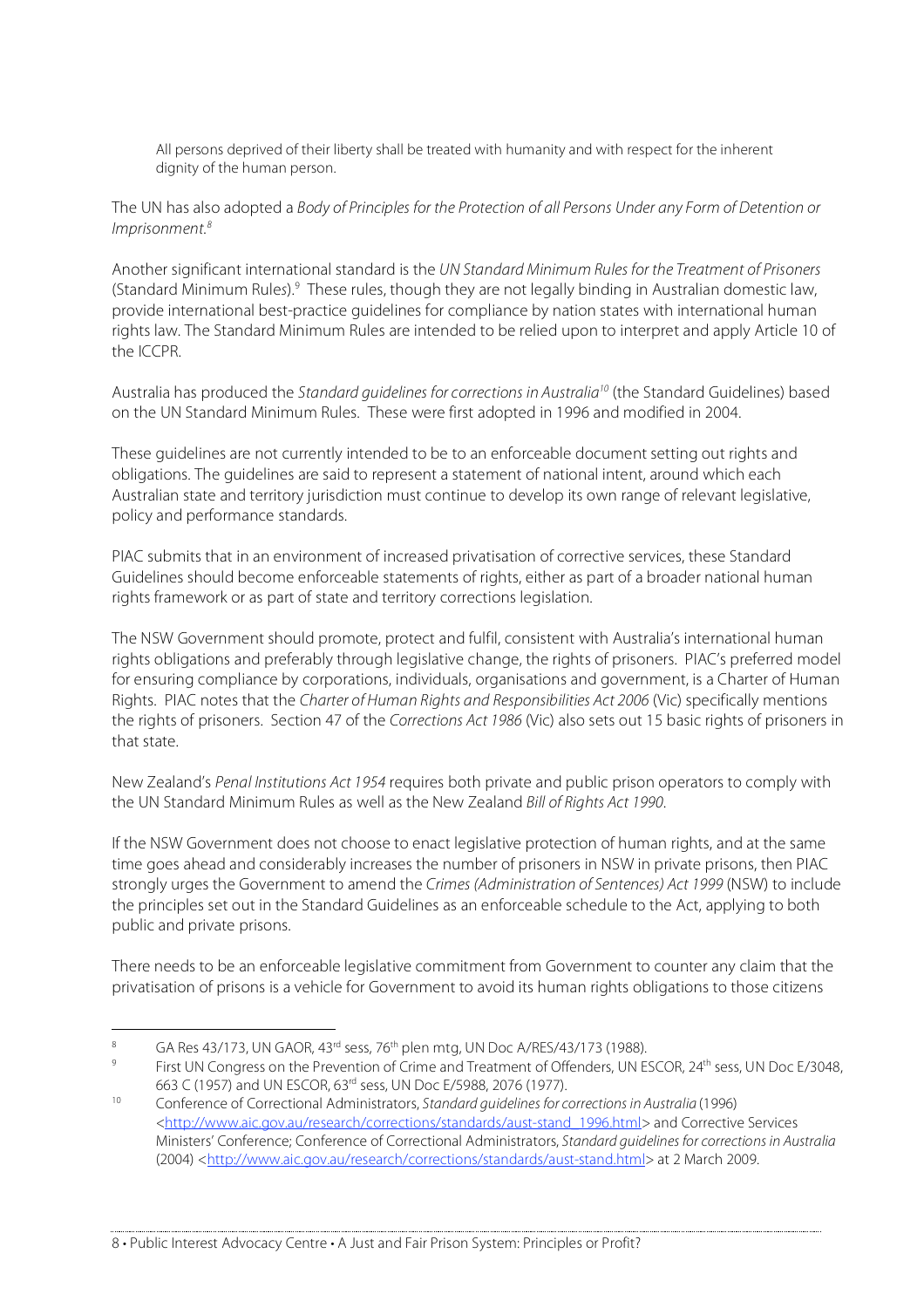who have their liberty deprived under the law. If private corporations are to run prisons, there must be clear statements of the rights as well as obligations of prisoners that act as the 'bottom line' in the regulation of prisons. Any contractual obligations about prison operation must start with a legislative commitment to at least the Australian Standard Guidelines.

If this means that a particular privatisation is not financially viable for the proposed operator, then it should not go ahead.

### **5.1 Prison industries and International Labour Organisation Convention 29**

Another important source of the rights of prisoners is found in the International Labour Organisation (ILO) Forced Labour Convention No 29 (ILO Convention 29) as well as the Slavery Convention (Article 5: forced labour not to become slavery).<sup>11</sup>

ILO Convention 29 calls for the cessation of forced labour in all its forms. There is an exemption to ILO Convention 29:

… any work or service exacted from a person as a consequence of a conviction in a court of law, provided that the said work or service is carried out under the supervision and control of a public authority and the said person is not hired or placed at the disposal of private individuals, companies or associations<sup>12</sup>

Australia's compliance with ILO Convention 29 was tested after a complaint by the Australian Council of Trade Unions (ACTU) in 1998 concerning private prisons in Victoria. The Australian Government provided responses to questions posed to the ILO's Committee of Experts.

The Australian Government argued that prisoners held in privately operated prisons work under public supervision and control based on the existence of the performance contracts between the States and the private operators and the enabling legislation. It argued that no prisoners in Australia are hired or placed at the disposal of the private sector because prisoners are not directly employed by the private sector. The Government also contended that no profit derives to private prison operators from prison labour because of legislative and contractual provisions that quarantine the profits of prison labour.<sup>13</sup>

The Committee of Experts did not accept most of Australia's arguments. The Committee observed that:

If the supervision and control are restricted to a general authority to inspect the premises periodically, this by itself would not appear to meet the requirement of the convention for supervision and control…14

Private industries have used prison labour at Junee Correctional Centre for various industries, including power cord assembly and manufacture of moccasins. Fenwick maintains that this work is not publicly supervised.<sup>15</sup>

<sup>11</sup> Slavery Convention (1927) 60 LNTS 253.<br>12 Convention concerning Forced or Commun

<sup>12</sup> Convention concerning Forced or Compulsory Labour (ILO No 29) 39 UNTS 55 (1932) Article 2 (2)(c).<br>13 Colin Fenwick, Private Benefit from Forced Prison Labour: Case Studies on the Application of ILO Conve

<sup>13</sup> Colin Fenwick, Private Benefit from Forced Prison Labour: Case Studies on the Application of ILO Convention 29 (2001) Chapter 2, 27-29, <http://www.icftu.org/displaydocument.asp?Index=991212919&Language=EN> at 26 February 2009.

<sup>&</sup>lt;sup>14</sup> Ibid, Chapter 2, 29.<br><sup>15</sup> Ibid, Chapter 2, 4.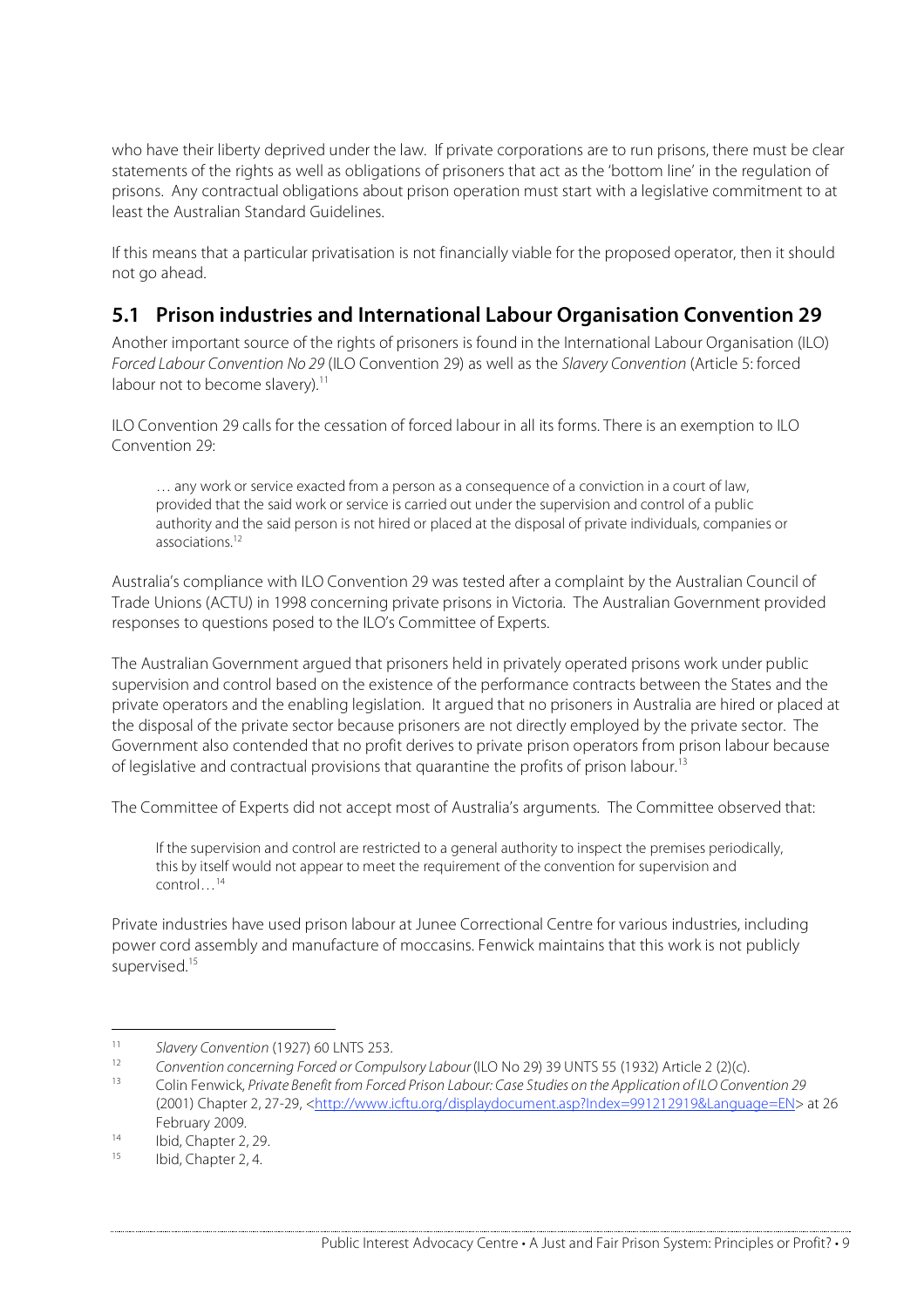As for the argument that prisoners are not directly 'hired or placed at the disposal of the private sector' in Australia in private prisons, Fenwick notes that the Committee of Experts has stated that the legal form of the work relationship is irrelevant. The question in issue is whether or not prisoners are working for the benefit of the private sector.<sup>16</sup>

The quarantining of wages also does not get around the ILO Convention 29. The key for the Committee of Experts is that the working conditions of prisoners should resemble those in the free market.<sup>17</sup> That is, it is not the absence or presence of profit from the prison labour relationship that is important, but the nature of the working conditions of the prisoners (including remuneration).

It is clear that the way that Australia has structured prison industries in privatised prisons is at odds with the ILO Committee of Experts' interpretation of ILO Convention 29.

ILO Convention 29 refers to 'forced labour'. If performance of prison labour is voluntary, then the Convention is not applicable. There is no statutory requirement of NSW prisoners to work, unlike other Australian states. Nevertheless it would be hard to argue that prisoners in NSW are free to choose whether to work or not. Monitoring of compulsion and more generally in a privatised environment remains problematic. In a private prison environment it would be almost impossible to ascertain both the incentives and disincentives to perform work, and then with any safety say that a prisoner freely agreed to perform labour, particularly if the conditions and remuneration for that labour were inferior to that found in the free labour market.

PIAC supports appropriate prison industries as a vital cog in the rehabilitation wheel for prisoners. However, PIAC cannot support the continuation of prison labour that breaches one of Australia's international human rights obligations. If prison industries provide any sort of benefit for private prisons or other private enterprises and the voluntary nature of the labour remains difficult (or close to impossible) to monitor in a private prison setting, this creates a conundrum for policy makers. It may mean that the operation of privatised prisons cannot comply with international labour standards unless there are no prison labour programs in those prisons. And if there are no prison industries, this limits the opportunity for meaningful training/rehabilitation programs. PIAC submits this may be such a conundrum that extensive privatisation of corrections cannot be supported on these grounds alone.

# **6. Standards of Health Care**

NSW Justice Health is a statutory corporation under the Health Services Act 1997 (NSW). Under subsection 12(c) of that Act, Justice Health has the function of achieving and maintaining an adequate standard in the provision of a health service. Area Health Services have the same function under subsection 10(d) of the Health Services Act 1997 (NSW).

The Justice Health website states that '[c]ommitment to providing the best possible health care to our clients is our key focus'.18 Therefore, both in principle and based on NSW statute, Justice Health is committed to providing the standard of health care to inmates equivalent to the standard of care provided to other NSW citizens. This principle is also reflected in UN Standard Minimum Rules (see above).

 $16$  Ibid, Chapter 2, 28.

 $17$  Ibid, Chapter 1, 16.

Julie Barbineau, Justice Health: Message from the Chief Executive (2008) Justice Health <http://www.justicehealth.nsw.gov.au> at 2 March 2009.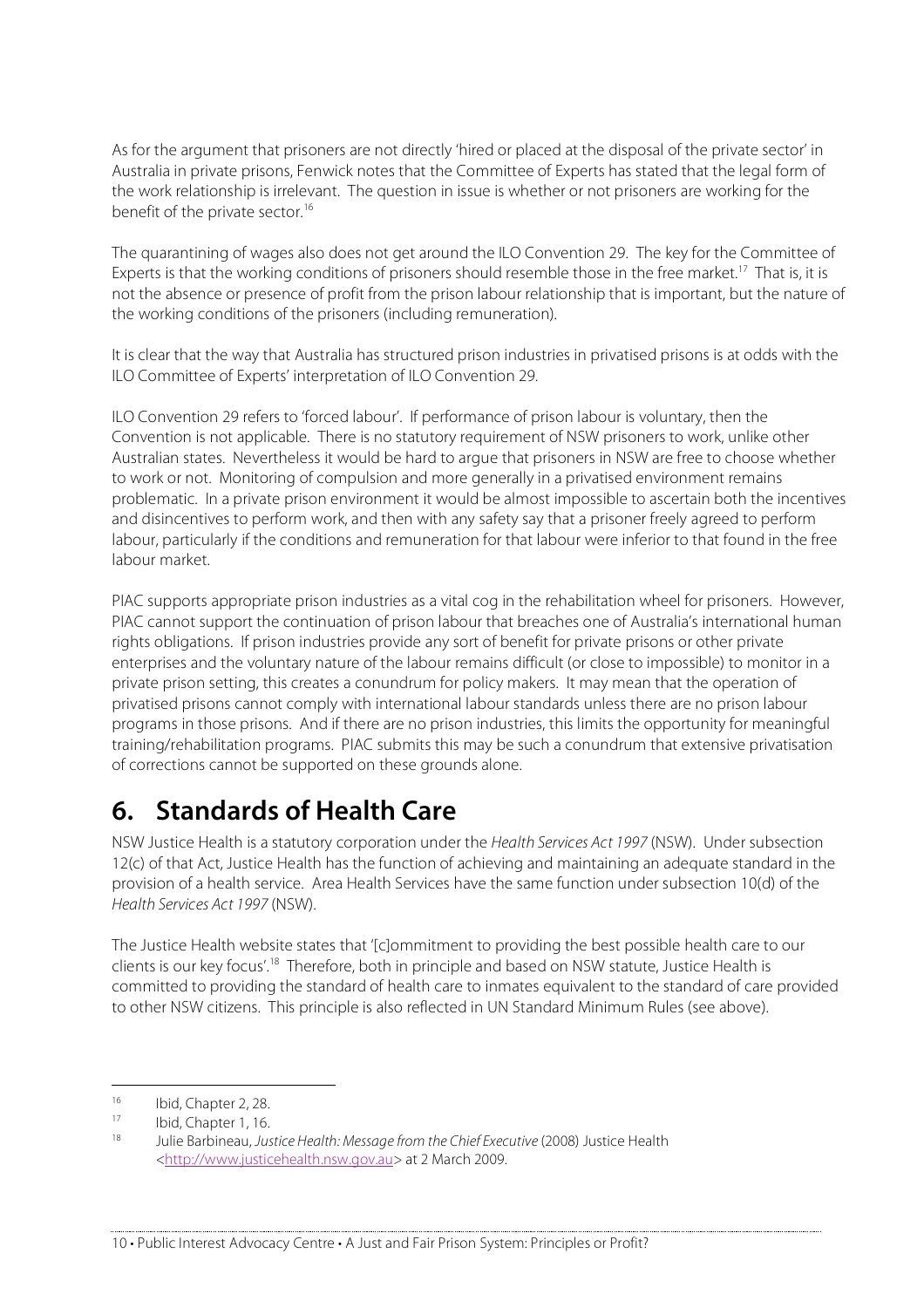PIAC is concerned that standards of health care within a privatised prison will be not at the same level provided in the NSW public health system. PIAC is also concerned that standards of health care may decline over time if costs pressures rise.

PIAC would certainly strongly support the approach of Justice Health providing health care in otherwise privatised NSW prisons. There are strong arguments for Justice Health to continue to do this to maintain continuity of care to prisoners, who regularly transfer between NSW prisons for medical and other reasons, for efficiency and confidentiality of medical record keeping and for accountability reasons (for the latter see below).

PIAC is concerned that, if NSW Health does not provide the health care in all NSW prisons, then the maintenance of standards becomes highly problematic. A private provider may agree to maintain standards—indeed this obligation may be included in contractual obligations of the prison operator—but without adequate monitoring and compliance control, such undertakings and agreements may in fact be undermined by the profit motive and on the ground corner-cutting in standards.

Realistically, without Justice Health having a physical presence in every facility—whether public or private with no opportunity for public access to and oversight of prison facilities as members of the public do with both private and public health facilities outside the prison system, there could be no guarantee that health standards are maintained.

Private health facilities in the prison system face competition in maintaining health standards from both not only an economic viewpoint but also from security considerations. Economic pressures could come from pressures to reduce overall costs or from alternative expenditure areas competing for limited funds, eg, education, employee wages and salaries, building maintenance, etc. Security pressures in a prison environment can also affect the standard of care. Recent policy changes in NSW Corrections led to increased hours of lockdown of patients at the Long Bay Prison Hospital, which many experts suggested represented a decline in the standard of care for patients, particularly those with mental illnesses. These changes were justified on the basis of enhancing security in the hospital. Whatever the merits of the argument about patient care and security, in the short run at least, the security concerns won out.

PIAC is concerned that cut backs in any vital program in prisons, particularly health, will lead to further discontent among prisoners and increased risk of harm to prisoners. This in itself may lead to an increased emphasis on security measures such as increased lock downs and segregation of prisoners, creating a negative downward spiral. PIAC fears that this result is more likely to recur in a privatised prison environment where security is likely to be seen as the 'main game' and health a secondary consideration.

# **7. Rehabilitation**

Subsection 2A(1) of the Crimes (Administration of Sentences) Act 1999 (NSW) provides that the objects of imprisonment in NSW are:

- a) to ensure that those offenders who are required to be held in custody are removed from the general community and placed in a safe, secure and humane environment,
- (b) to ensure that other offenders are kept under supervision in a safe, secure and humane manner,
- (c) to ensure that the safety of persons having the custody or supervision of offenders is not endangered,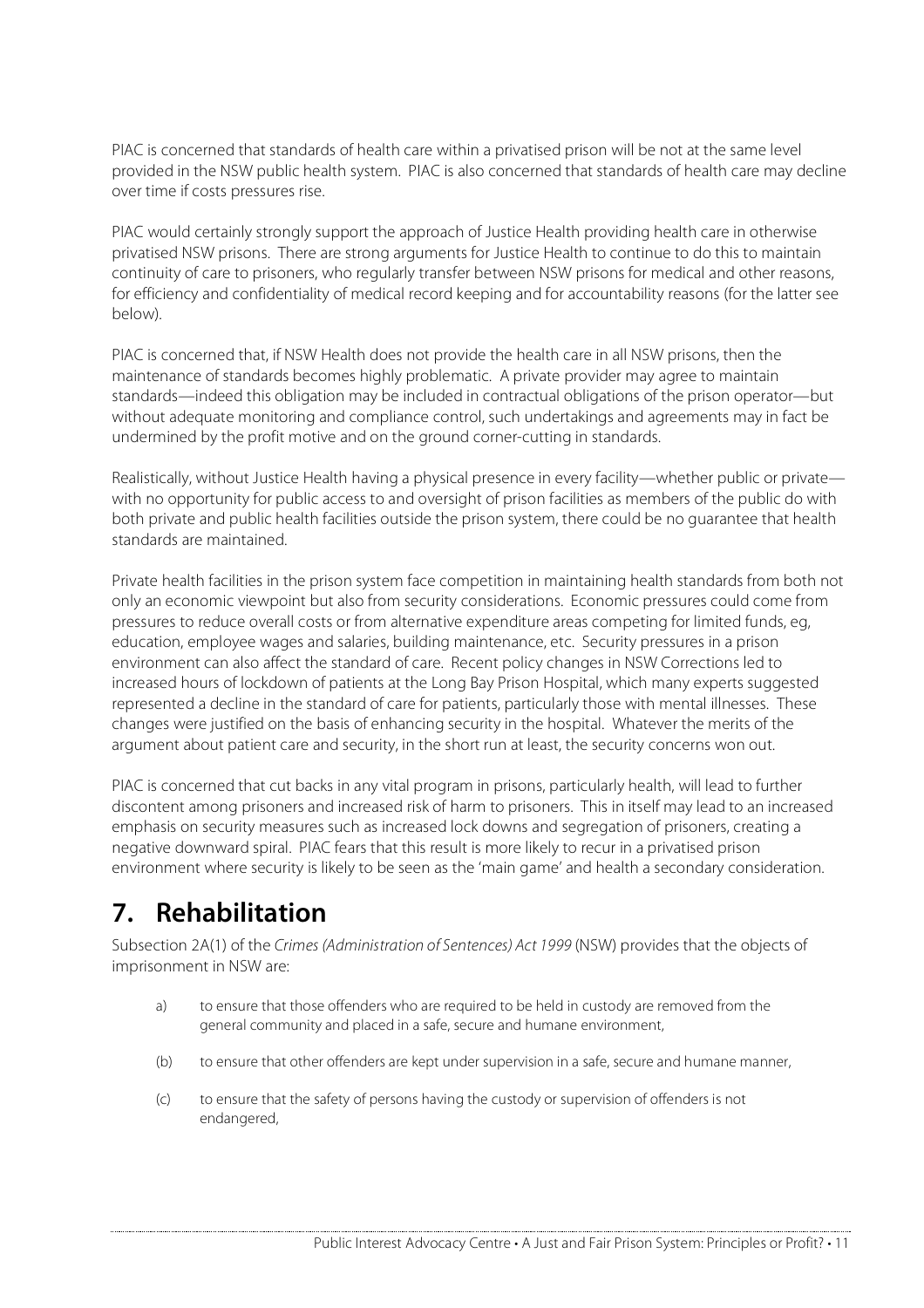(d) to provide for the rehabilitation of offenders with a view to their reintegration into the general community.

Rehabilitation therefore remains a primary objective of prison policy.

The question for the Committee must be whether the public of NSW can be confident that these objectives will be maintained in a prison system that includes private prisons and in which many of the services related to prisons, such as education and health services, are outsourced to the private sector.

Many factors affect the ability of a corrections system to maintain rehabilitation as its primary objective. Rehabilitation requires the provision of programs and activities beyond the maintenance of security. If a correctional facility is overcrowded, there will be an inevitable decrease in the opportunity for rehabilitation programs to be provided and the ability of inmates to access them. If prisoners are locked in their cells for much of the day, there is less time for activities other than eating, maintenance of hygiene and exercise. If there is a culture of 'us and them', there is little opportunity to build the trust that makes programs and activities with rehabilitative aims effective.

PIAC is concerned that in the history of privatised prisons on other states, and overseas, these negative factors recur frequently in accounts of the operation of a privatised corrections environment.

A vital factor in rehabilitation is the role that prisons can play in training to ensure that prisoners have an opportunity to find meaningful work and therefore stability after their release. Paul Moyle, in his work on private prisons in Queensland, highlights how the profit motive in Borallan (private) Prison dictated the nature of the work performed by inmates. Moyle interviewed management, employees and inmates. The conclusion that Moyle reached was that at Borallan profit-making enterprises requiring low skills in menial work was given precedence over vocational training in higher skilled occupations. The reason for this was both the emphasis on profit generation for the company from their labour-intensive enterprises as well as the higher costs of setting up and running of apprenticeship-level training.19

Quoting from the latest DCS Annual Report:

In 2007/08, Corrective Services Industries (CSI) continued to support the Department's objective of reducing recidivism by providing real work opportunities in 108 commercial business units and 53 service industries within 29 correctional centres. CSI also focused on increasing the number of inmate traineeships and began sourcing work opportunities in the community for inmates upon their release.

Research shows that, when inmates combine vocational education and training with real work opportunities linked to a job in the community, the likelihood of offenders returning to a correctional centre decreases significantly.

By world standards, CSI engages a high proportion of inmates in meaningful work programs. In 2007/08, CSI provided employment to about 80 percent of the total available inmate population up from 74 percent in 2005/06. In the UK and US prison industries, only 30 percent and 10 percent of their inmate populations respectively are employed. 20

 <sup>19</sup> Paul Moyle, Profiting from Punishment (2000) 264-274 and 294-301.

<sup>20</sup> Department of Corrective Services Annual Report 2007/08 (2008) NSW Department of Corrective Services [22] <http://www.dcs.nsw.gov.au/About\_Us/publications/Annual\_Reports/Annual-Report-2007-2008/annualreport-07-08.pdf> at 2 March 2009.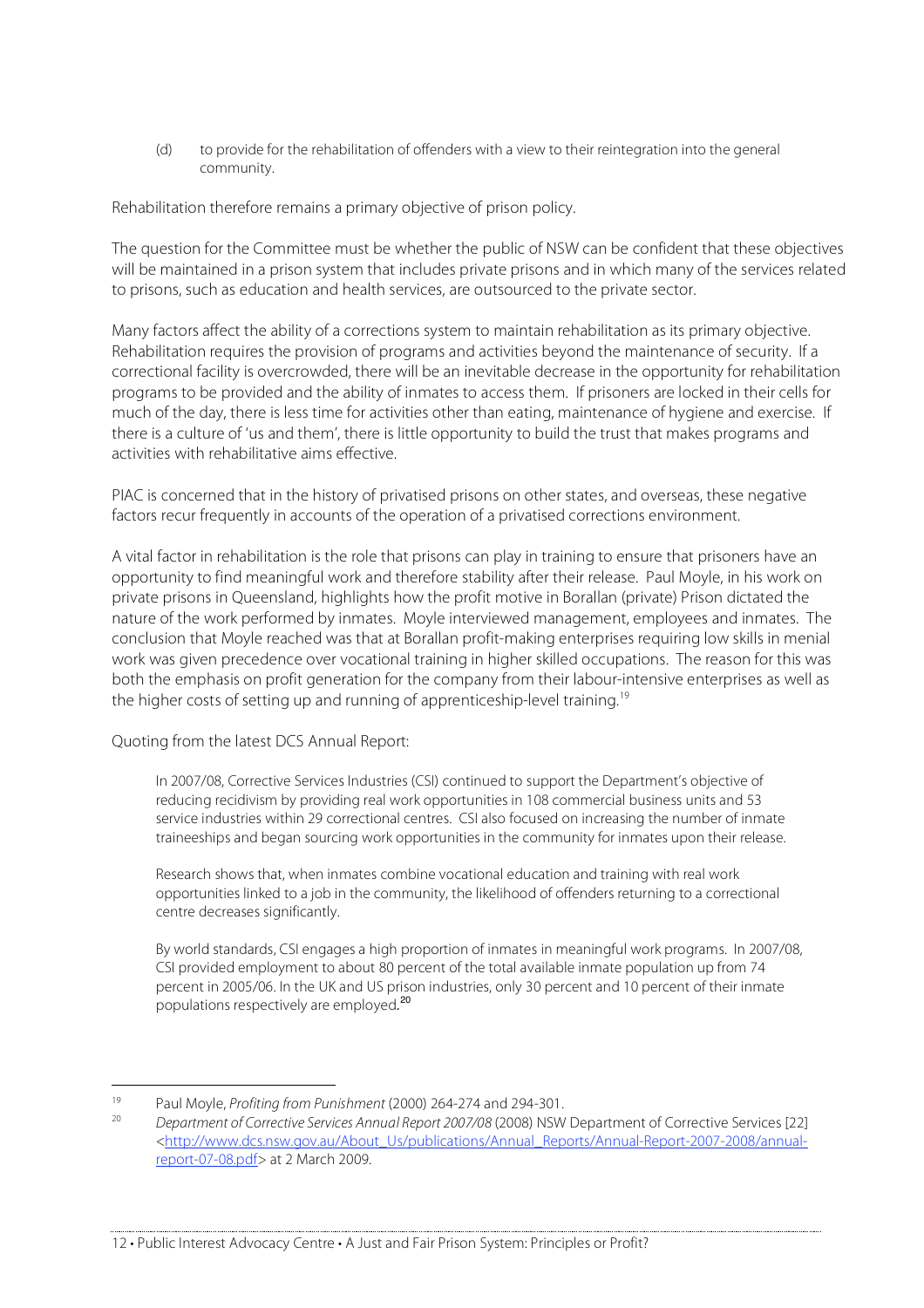It is worth noting that both the UK and the USA have a high proportion of privatised prisons. PIAC, in examining these statistics and the example of Borallan cited above, has grave fears that rehabilitation services will, in the long term, be undermined by further prison privatisation in NSW.

# **8. Accountability**

PIAC has several concerns about the potential diminution of public accountability for corrective services under increased privatisation.

PIAC begins with the premise articulated in an article written ten years ago by Arie Freiberg:

… the provision of corrective services carries with it greater responsibilities and unusual requirements of accountability than most areas of government services.

Because prisons are concerned with the liberty of individuals, issues of authority, legitimacy, procedural justice, liability and corruptibility must play a major role in their management.<sup>21</sup>

## **8.1 Legislative oversight and contractual obligations of operators**

Arguments are often made that private prisons can have the same level of accountability as publicly owned and managed prisons if legislative measures are put in place to provide oversight by bodies such as the Ombudsman and that if other safeguards are included in the contractual arrangements with providers.

The immediate difficulty with this argument is that the contractual arrangements are not disclosed to the public because of 'commercial in confidence' principles. This effectively prevents scrutiny by:

- non-executive Members of Parliament;
- the media:
- bodies with public interest objectives such as PIAC; and
- members of the public including families of inmates.

It also potentially hampers bodies such as the Ombudsman, the Health Care Complaints Commission and the Coroner who have otherwise extensive inquisitorial powers. However, if they are not granted access to contractual obligations between Government and private prison operators they are always only dealing with part of the relevant information.

In Victoria, the details of the contracts for private prisons were made public after legal action. However, the law cannot always be relied upon to encourage openness and accountability. A report about Kilmarock private prison by Scotland's Chief Inspector had to be stopped and copies were destroyed because the private operator threatened legal action, on the basis of 'commercial in confidence', if staffing levels, which were 30-50% lower than public sector prisons, were made public.<sup>22</sup>

NSW, unlike other States, has not made public the details of contractual arrangements about Junee Correctional Centre. Valerie Sands described the ways in which the NSW Public Accounts Committee examined how knowledge sharing about the development and operation of Public Private Partnerships

<sup>&</sup>lt;sup>21</sup> Arie Freiberg, 'Commercial Confidentiality and Public Accountability for the Provision of Corrective Services' (1999) 122 Current Issues in Criminal Justice 11.

<sup>&</sup>lt;sup>22</sup> Cited in Warrick Funnel, Robert Jupe and Jane Andrew, In Government We Trust: Market Failures and the Delusions of Privatisation (2009) 242.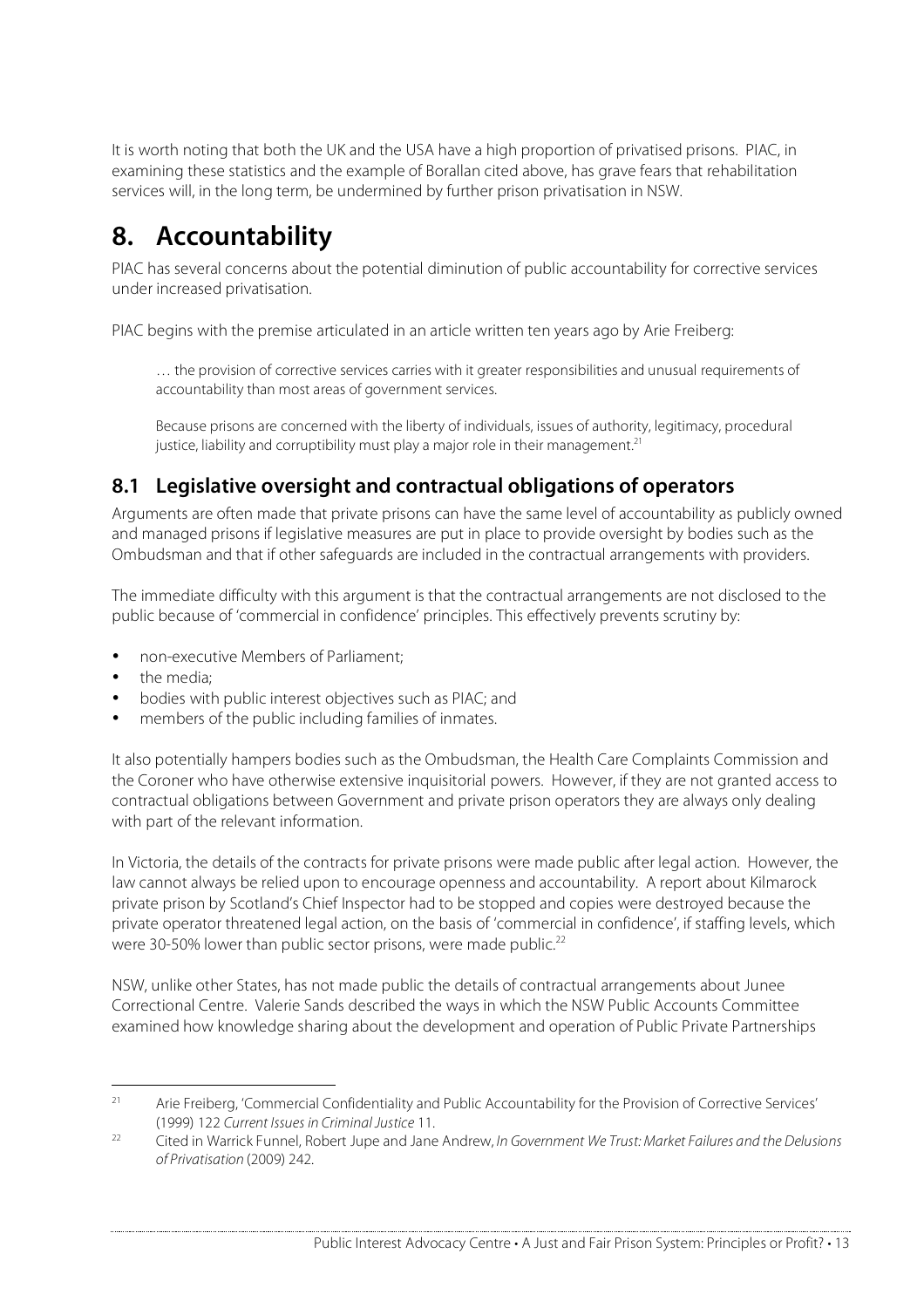(PPPs) like Junee Correctional Centre could be improved.<sup>23</sup> One of the Committee's recommendations 'supports accounting treatment that promotes public knowledge about the Government's liability for … projects. There should certainly be efforts to clarify public understanding of the issue of off-balance sheet accounting'.<sup>24</sup> Sands maintains this should be extended to include opportunities for scrutiny of all contract clauses and conditions as well as performance specifications and financial data. PIAC supports this proposition generally and in particular when dealing with privatised prisons.

## **8.2 Commercialised culture**

A second, less easy to quantify concern about accountability of private operators, is the culture of private enterprise as compared to the public sector. The reality is public sector organisations have had a longer history of working within a framework of openness and public scrutiny. Public authorities are subject to scrutiny by the Auditor General, report to Ministers, Parliament and Parliamentary Committees, are subject to disclosure obligations under freedom of information (FOI) laws and to statutory complaints and investigative bodies such as the Ombudsman and the HCCC. Whole sections of public bodies are now dedicated to deal with 'ministerials', complaints, FOI requests, etc.

In contrast, the private sector does not normally have to deal with external complaint bodies, is not responsible to elected bodies or the executive and whilst participants in the private sector have to comply with some disclosure under the Corporations Law and are certainly subject to financial audits, they are not focused on external scrutiny and monitoring by the media in the way that public authorities quite properly are. Undoubtedly, Australian corporations have in recent years been required to comply with more requirements of openness and fairness, notably in the areas of personal information privacy and discrimination. However, there has been considerable resistance even in these areas, both at management level and at the level of engagement with consumers.

Therefore, it can be said that there remains a culture in the private sector that is either slow to change or resistant to change in this area. PIAC submits that in the area of corrections policy, accountability must be a major consideration in formulating public policy. NSW simply cannot allow a situation where what is happening in corrections facilities is conducted behind an opaque screen, where even those authorities we rely on to maintain standards and deal with complaints are only allowed to partly see what is behind the screen. If part of the regulatory regime remains 'commercial in confidence' and the corporations involved are not imbued with a culture of openness, then this will inevitably occur.

## **8.3 Corruption**

A further concern about privatised correctional services is that the very commercialisation of the operation provides opportunities for corruption such as bribes and kickbacks. Certainly there has been little evidence of this occurring in the parts of the Australian corrections industry that has already been privatised. However, the experience of privatisation in the USA has shown that as more of corrections are privatised, more corruption creeps in. The recent example in the USA of judges being found to be receiving bribes to increase the supply of inmates to a private juvenile correctional facility is only one example of this potential.25

<sup>&</sup>lt;sup>23</sup> Valerie Sands, The Right to Know and the Obligation to Provide: Public Private Partnerships, Public Knowledge, Public Accountability, Public Disenfranchisement and Prison Cases' (2006) 12 UNSW Law Journal.

<sup>&</sup>lt;sup>24</sup> Public Accounts Committee, Parliament of New South Wales, Inquiry into Public Private Partnerships (2006) vii.<br><sup>25</sup> Publishing and Sean D. Hamill, Judges Pland Cuilty in Schame to Jail Youths for Praft (2000) New York

Ian Urbina and Sean D Hamill, Judges Plead Guilty in Scheme to Jail Youths for Profit (2009) New York Times <http://www.nytimes.com/2009/02/13/us/13judge.html?\_r=2&hp=&pagewanted=all> at 2 March 2009.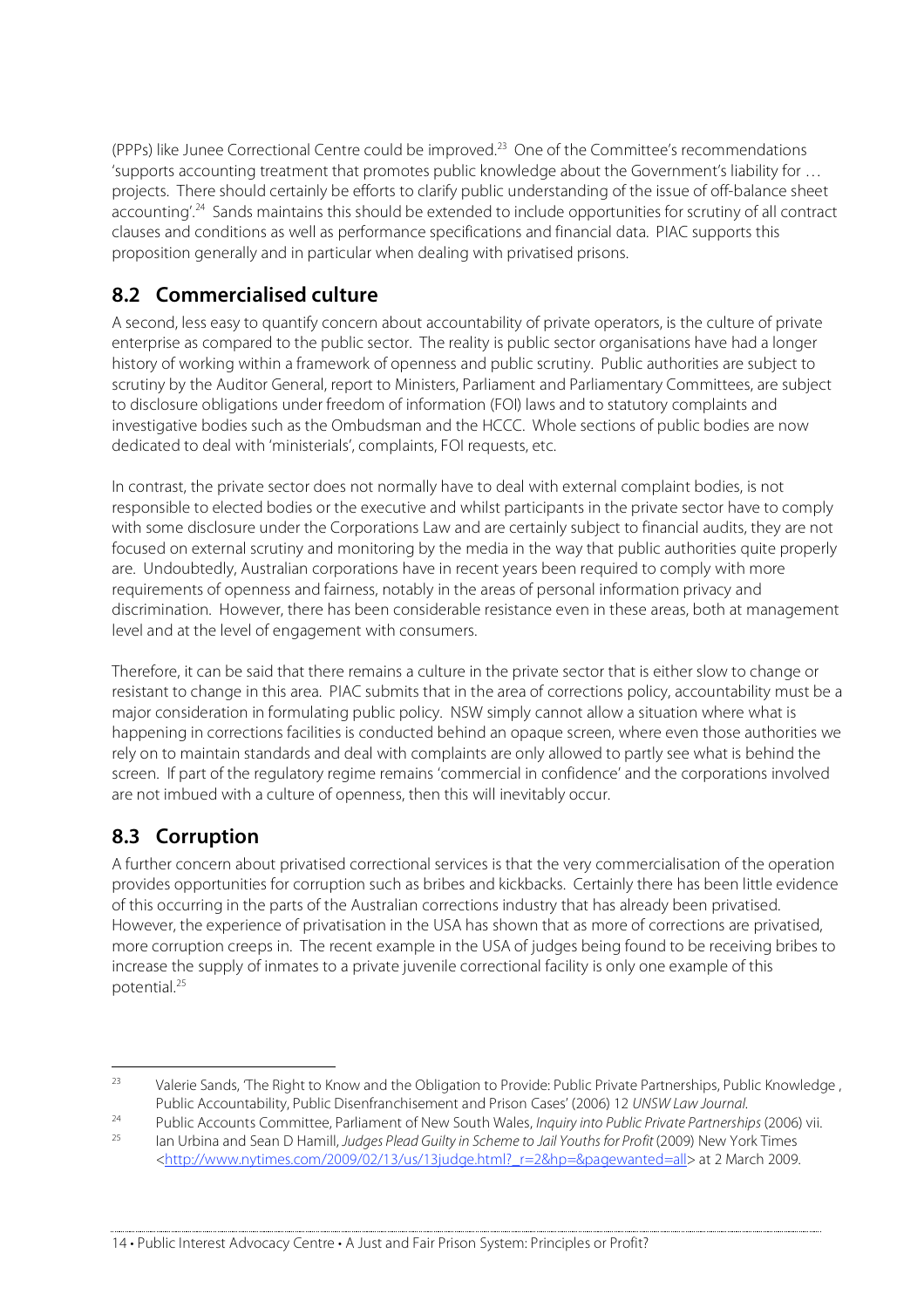Over ten years ago, Eric Schlosser wrote an article in the Atlantic Monthly about the development in the United States of America of a prison-industrial complex. He described not only the massive increase in private prisons in the USA in the previous decade, but also the decline in standards and overcrowding in state-run prisons at the same time as the development of an industrial complex to service both. He described this complex as not only a set of interest groups and institutions, but also a state of mind, which he said had a corrupting effect on the criminal justice system.<sup>26</sup>

This complex, Schlosser said includes 'Wall Street investment banks ... plumbing-supply companies, foodservice-companies, health care companies, companies that sell everything from bullet-resistant security cameras to padded cells...' It also includes 'bed brokers' who sell or rent cell space in one state to accommodate the overflow of prisoners from another state.<sup>27</sup> This creates another business opportunity for those who transport prisoners interstate. Schlosser says in the article, '[p]risoners may spend as long as a month on the road, visiting dozens of states, sitting for days in the backs of old station wagons and vans, locked up alongside defendants awaiting trial and offenders on their way to prison'.<sup>28</sup>

The article relates the corruption that this privatised system inevitably generates both from cost-cutting, lower staffing levels, lower wages for employees, exploitation of prison labour and the cross over between those who run the private prisons and former government employees, including regulators. Schlosser tells of government regulators who are the same time on the payroll of private operators as consultants.<sup>29</sup>

PIAC cannot suggest that anything like this currently occurs in Australia in 2009. However, all of the current operators of private prisons in Australia are USA-based companies and come from the culture described by Schlosser in the article. The USA experience is clear evidence that in corrections, reduced accountability together with unrestrained profit seeking leads to corruption.

#### **8.4 How to increase accountability**

It is worth noting that the NSW Ombudsman has, in Annual Reports over recent years, commented that the number of complaints received in relation to Junee Correctional Centre is significantly higher than from other similar sized centres. There have been recent changes regarding the accessibility of prison staff to inmates at Junee Correctional Centre flowing from discussions with the Ombudsman's office. The 2007-8 Annual Report notes that the number of calls from Junee Correctional Centre to the Ombudsman's Office has 'decreased slightly'.<sup>30</sup> It is vital that the Ombudsman has continuing access to Junee and any future privatised prison.

PIAC submits that, with or without increased privatisation of NSW prisons, accountability of NSW Corrections could be greatly improved. Specific measures to maintain existing accountability mechanisms and to increase accountability are a must if there is to be increased private sector involvement.

Suggested measures could include the following:

- Increased Parliamentary scrutiny through a NSW Joint Parliamentary Committee on Corrective Services.
- Legislative amendments that give the Standard guidelines for corrections enforceability and/or legislative provision for rights of prisoners such as found in section 47 of the Corrections Act 1986 (Vic).

<sup>&</sup>lt;sup>26</sup> Eric Schlosser, The Prison-Industrial Complex (1998) The Atlantic [2] <http://www.theatlantic.com/doc/print/199812/prisons> at 2 March 2009.

 $\overline{\text{27}}$  Ibid, 8.

 $\frac{28}{29}$  Ibid, 11.

 $^{29}$  Ibid, 12.

<sup>30</sup> NSW Ombudsman, Annual Report 2007-08 (2008) 128.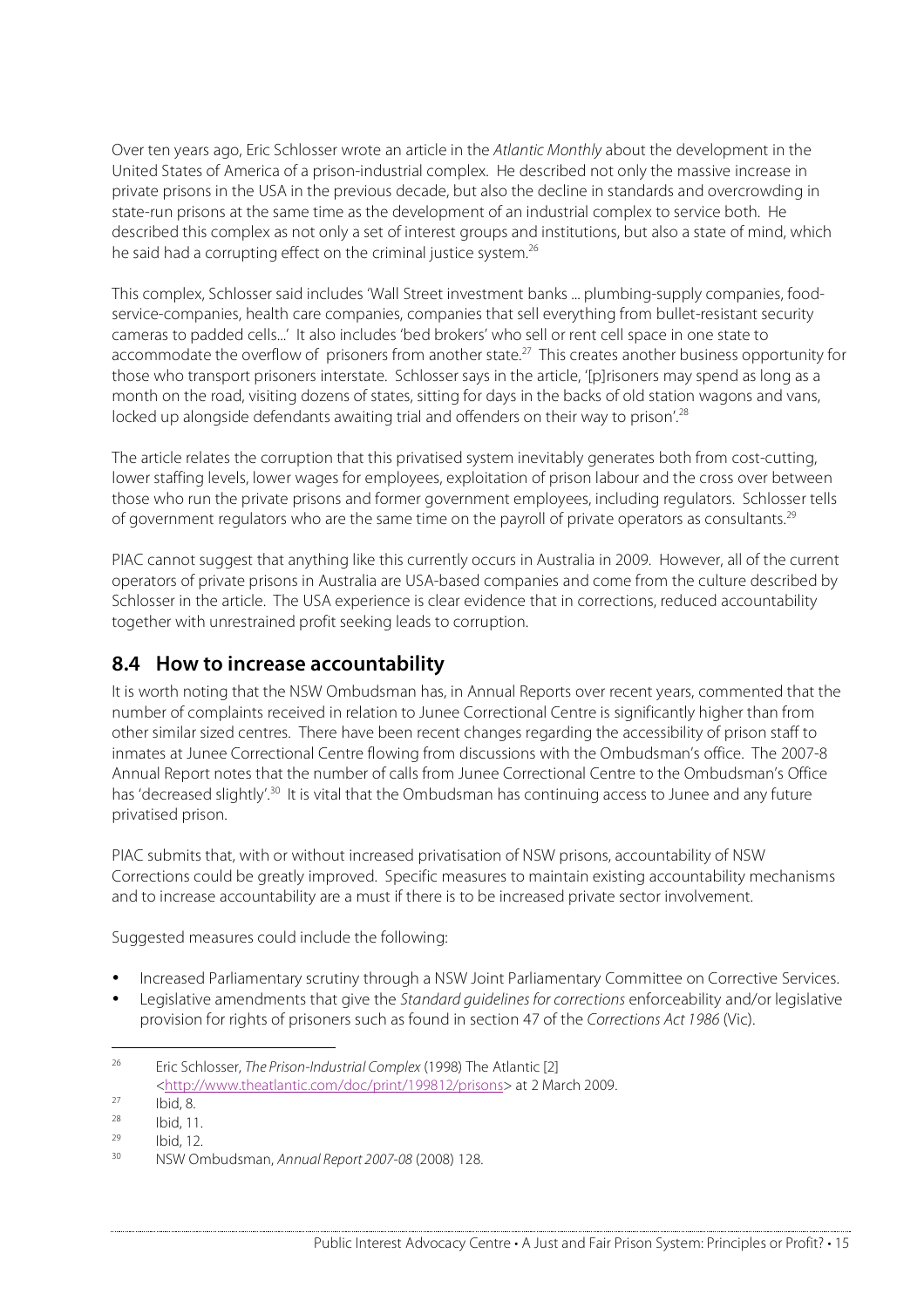- Public access to all terms of contracts between government and private prison operators with only the most minimal exceptions for truly confidential financial information. This should include the present and any future Junee contract.
- Providing the Health Care Complaints Commission with broader powers to monitor the provision of health care in NSW prisons to the appropriate standard, including the power to initiate its own complaint in serious or urgent matters.

Finally, PIAC submits that private prison operators should not have any control over the formal internal discipline that is set out in Division 6 of the Crimes (Administration of Sentences) Act 1999 (NSW). Private operators also should have no control or even partial say in the decisions to classify or reclassify prisoners. With regard to re-classification, private operators could provide DCS with reports on, for example, the conduct, progress towards rehabilitation, etc, of prisoners, but not have any input in the decision itself. Otherwise, both in terms of discipline and classification, the private operator will have a conflict of interest between the potential of longer sentences increasing their return on investment and the principles of rehabilitation and general fairness.

# **9. Conclusion**

PIAC has significant concerns about a greater private involvement in corrections in NSW.

The principles set out above are often compromised in NSW prisons today. All too often cost cutting and security priorities in different ways undermine efforts to deal with mental illness and Indigenous disadvantage. S ecurity concerns often override the timely provision of health care, and sometimes even prevent access to health care in particular cases. Increased emphasis is only now being given to postrelease programs because they are seen as part the solution to public concerns over homelessness.

Yet there are some positive signs emerging. The Ombudsman notes in his recent Annual Report that the number of complaints about the use of segregation has decreased.<sup>31</sup> The opening of the new Long Bay Prison and Forensic Hospitals should improve the standard of health care provided by Justice Health, particularly in the area of mental health. The draft NSW Homelessness Action Plan and its commitments to post-release programs represent positive policy initiatives. PIAC referred above to positive DCS programmes aimed at disadvantaged groups.

Yet the addition of two large privatised prisons in NSW will mean that in three large NSW prisons these positive policies will be more difficult to co-ordinate. Even if there is a contractual obligation for private prison operators to co-operate with NSW and Commonwealth programs, monitoring of the operation of specialised government programs in a private setting will remain problematic.

PIAC sets out the principles for a fair and just prison system. It sets out the risks that PIAC sees in privatisation that are likely to make the system less fair and just.

Some believe that the privatisation of prisons is not appropriate for philosophical and conceptual reasons. PIAC is greatly persuaded towards that position, not just for a philosophical viewpoint, but also because of the concerns set out in this submission.

In terms of the criminal justice system, we as a society would not tolerate private judges, are very wary of giving bodies other than the police force law-enforcement powers, and describe it as corrupt when other transactions within that system are commercialised. Yet NSW and other governments appear to be now

 $31$  Ibid, 123.